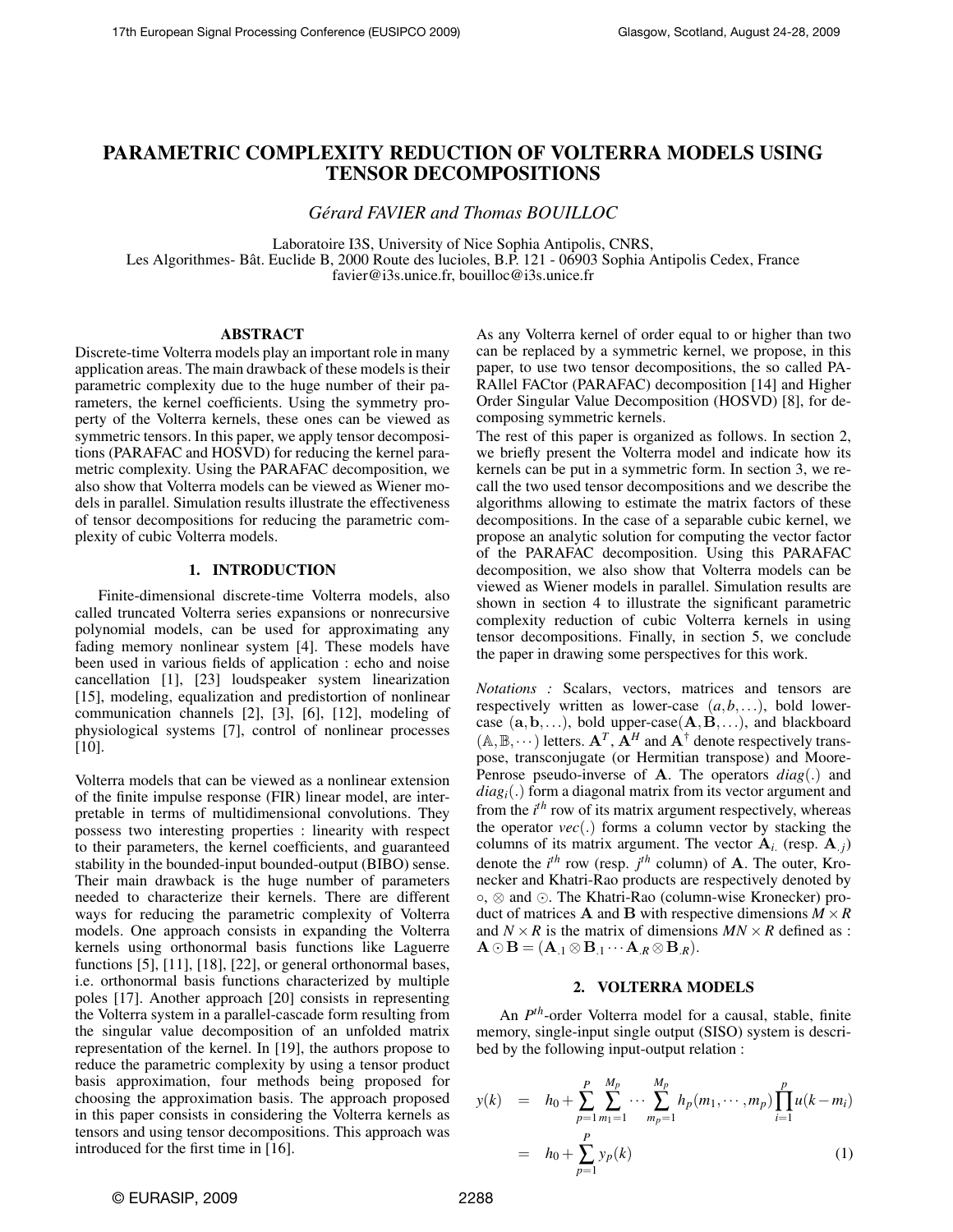where  $u(k)$  and  $y(k)$  denote respectively the input and output signals, *P* is the nonlinearity degree of the Volterra model,  $M_p$  is the memory length of the  $p^{th}$ -order homogeneous term  $y_p(k)$ , and  $h_p(m_1, \dots, m_p)$  is a coefficient of the  $p^{th}$ order kernel. This coefficient being characterized by *p* indices, it can be viewed as an element of a tensor  $\mathbb{H}_p \in$  $\mathscr{K}^{M_p \times M_p \times \dots \times M_p}$ , of order *p*, with  $\mathscr{K} = \mathscr{R}$  or  $\mathscr{C}$ , depending on whether the kernel coefficients are real-valued or complex-valued. The  $p^{th}$ -order kernel is characterized by  $M_p^p$ coefficients. As each permutation of the indices  $m_1, \dots, m_p$ corresponds to the same product  $\prod_{i=1}^{p} u(k - m_i)$  of delayed inputs, we can sum all the coefficients associated with these permutations to get a symmetric kernel defined as :

$$
h_{p,\text{sym}}(.) = \frac{1}{p!} \sum_{\pi(.)} h_p(m_{\pi(1)}, \cdots, m_{\pi(p)})
$$

where  $(\pi(1), \dots, \pi(p))$  denotes a permutation of  $(1, \dots, p)$ . The number of independent coefficients contained in the symmetric  $p^{th}$ -order kernel is equal to  $C_p^{M_p+p-1}$ .

The  $p<sup>th</sup>$ -order kernel is said to be separable if it can be expressed as the product of *p* first-order kernels :

$$
h_p(m_1, \cdots, m_p) = \Pi_{i=1}^p h_{m_i}^{(i)} \tag{2}
$$

where  $h_{m_i}^{(i)}$  represents the  $m_i^{th}$  element of the first-order kernel h (*i*) . If the separable kernel is also symmetric, then the *p* firstorder kernels  $h^{(i)}$  are identical and (2) becomes :

$$
h_p(m_1,\cdots,m_p)=\Pi_{i=1}^p h_{m_i}
$$

## 3. TENSOR DECOMPOSITIONS

We first recall some definitions relative to tensors. Then, we present the so called PARAFAC and HOSVD decompositions.

## 3.1 Some definitions

A tensor, also called a multi-way array, of order *P* and dimensions  $M_1 \times M_2 \times \cdots \times M_p$ , is a mathematical object described by means of *P* indices, each index being associated with a coordinate axis, also called a mode or a way, and  $M_p$  representing the dimension of  $\mathbb H$  along its  $p^{th}$ -mode. An *P*<sup>th</sup>-order tensor  $\mathbb{H} \in \mathcal{K}^{M_1 \times M_2 \times \cdots \times M_p}$  is characterized by  $\prod_{p=1}^{P} M_p$  scalar coefficients  $h_{m_1,\dots,m_p} \in \mathcal{K}$ ,  $m_p = 1, 2, \cdots, M_p, p = 1, \cdots, P.$ 

The tensor  $\mathbb{H}$  is said to be symmetric if its elements  $h_{m_1m_2\cdots m_p}$ do not change under any permutation of their indices.

The mode-*p* slice of  $\mathbb H$  is the  $(P-1)$ <sup>th</sup>-order tensor obtained by fixing the mode-*p* index, and the  $m_p^{th}$  mode-*p* slice is denoted by  $\mathbb{H}_{\cdots m_p \cdots} \in \mathcal{K}^{M_1 \times \cdots \times M_{p-1} \times M_{p+1} \times \cdots \times M_p}.$ 

The mode- $p$  vectors (or fibers) are the  $M_p$ -dimensional vectors obtained from  $\mathbb H$  by varying the index  $m_p$ , with the other indices fixed :  $\mathbb{H}_{m_1\cdots m_{p-1}\bullet m_{p+1}\cdots m_P}$ .

For a third-order tensor  $\mathbb{H} \in \mathcal{K}^{I \times J \times K}$  with entries  $h_{ijk}$ , the mode-*p* slices corresponding to  $p = 1,2$  and 3, are the

matrices respectively denoted by  $H_{i...}$ ,  $H_{.j...}$  and  $H_{..k}$ , and called horizontal, lateral and frontal slices of H.

An important operation consists in matricizing (or unfolding) a tensor, i.e. transforming the tensor into a matrix. The unfolded representation of  $\mathbb{H} \in \mathcal{K}^{M_1 \times M_2 \times \cdots \times M_p}$  along the mode-*p* is denoted by  $\mathbf{H}_p \in \mathcal{K}^{M_p \times (M_{p+1} \cdots M_p M_1 \cdots M_{p-1})}$ , and the column vectors of  $H_p$  are the mode-*p* vectors of  $H$ . The rank of  $H_p$ , denoted by  $R_p = r(H_p)$ , is called the mode-*p* rank of H, i.e. the dimension of the vector space spanned by the mode-*p* vectors.

For a third-order tensor  $\mathbb{H} \in \mathcal{K}^{I \times J \times K}$ , its three unfolded matrix representations obtained in columnwise stacking its matrix slices, are defined as :

$$
\mathbf{H}_1 = [\mathbf{H}_{..1} \cdots \mathbf{H}_{..K}] \in \mathcal{K}^{I \times JK} \tag{3}
$$

$$
\mathbf{H}_2 = [\mathbf{H}_{1..} \cdots \mathbf{H}_{I..}] \in \mathcal{K}^{J \times KI} \tag{4}
$$

$$
\mathbf{H}_3 = [\mathbf{H}_{.1} \cdots \mathbf{H}_{.J}]\in \mathscr{K}^{K\times IJ} \tag{5}
$$

Another important operation used for computing the HOSVD is the mode- $p$  product of a tensor  $\mathbb{H} \in \mathscr{K}^{M_1 \times M_2 \times \cdots \times M_p}$  by a matrix  $\mathbf{U} \in \mathscr{K}^{N_p \times M_p}$ , denoted by  $\mathbb{H} \times_p U$  and defined as the tensor  $\mathbb{J} \in \mathcal{K}^{m_1 \times \cdots \times M_{p-1} \times N_p \times M_{p+1} \times \cdots \times M_p}$  such that :

$$
(\mathbb{H} \times_p \mathbf{U})_{m_1 \cdots m_{p-1} n_p m_{p+1} \cdots m_P}
$$
  
= 
$$
\sum_{m_p=1}^{M_p} h_{m_1 \cdots m_{p-1} m_p m_{p+1} \cdots m_P} u_{n_p m_p}
$$

This mode-*p* product can be expressed in terms of mode-*p* unfolded representations as  $J_p = UH_p$ .

#### 3.2 The PARAFAC decomposition

The PARAFAC decomposition of an *Pth*-order tensor  $\mathbb{H} \in \mathcal{K}^{M_1 \times M_2 \times \cdots \times M_p}$  can be written in scalar form as :

$$
h_{m_1m_2\cdots m_P} = \sum_{r=1}^{R} \prod_{p=1}^{P} a_{m_p r}^{(p)} \quad m_p = 1, \cdots, M_p \tag{6}
$$

where  $a_{m_p}^{(p)}$  is an entry of the matrix factor  $\mathbf{A}^{(p)} \in \mathcal{K}^{M_p \times R}$ ,  $p = 1, \dots, P$ , and *R* is the rank of the tensor. Equation (6) can be rewritten as :  $\mathbb{H} = \sum_{r=1}^{R} \mathbf{A}_r^{(1)} \circ \mathbf{A}_r^{(2)} \circ \cdots \circ \mathbf{A}_r^{(P)}$  showing that PARAFAC corresponds to a decomposition of the *P th*-order tensor of rank *R*, into a sum of *R* rank-one tensors, i.e. a sum of *R* outer products of *P* vectors.

We can note that for an  $P^{th}$ -order rank-one tensor  $\mathbb{H}$ , (6) becomes :

$$
h_{m_1m_2\cdots m_P} = \prod_{p=1}^{P} a_{m_p}^{(p)}, \quad m_p = 1, \cdots, M_p \tag{7}
$$

where  $a_{m_p}^{(p)}$  is an entry of the vector factor  $\mathbf{a}^{(p)} \in \mathcal{K}^{M_p \times 1}$ . By comparing (7) with (2), we can conclude that the PARAFAC decomposition of a rank-one Volterra kernel is equivalent to that of a separable kernel.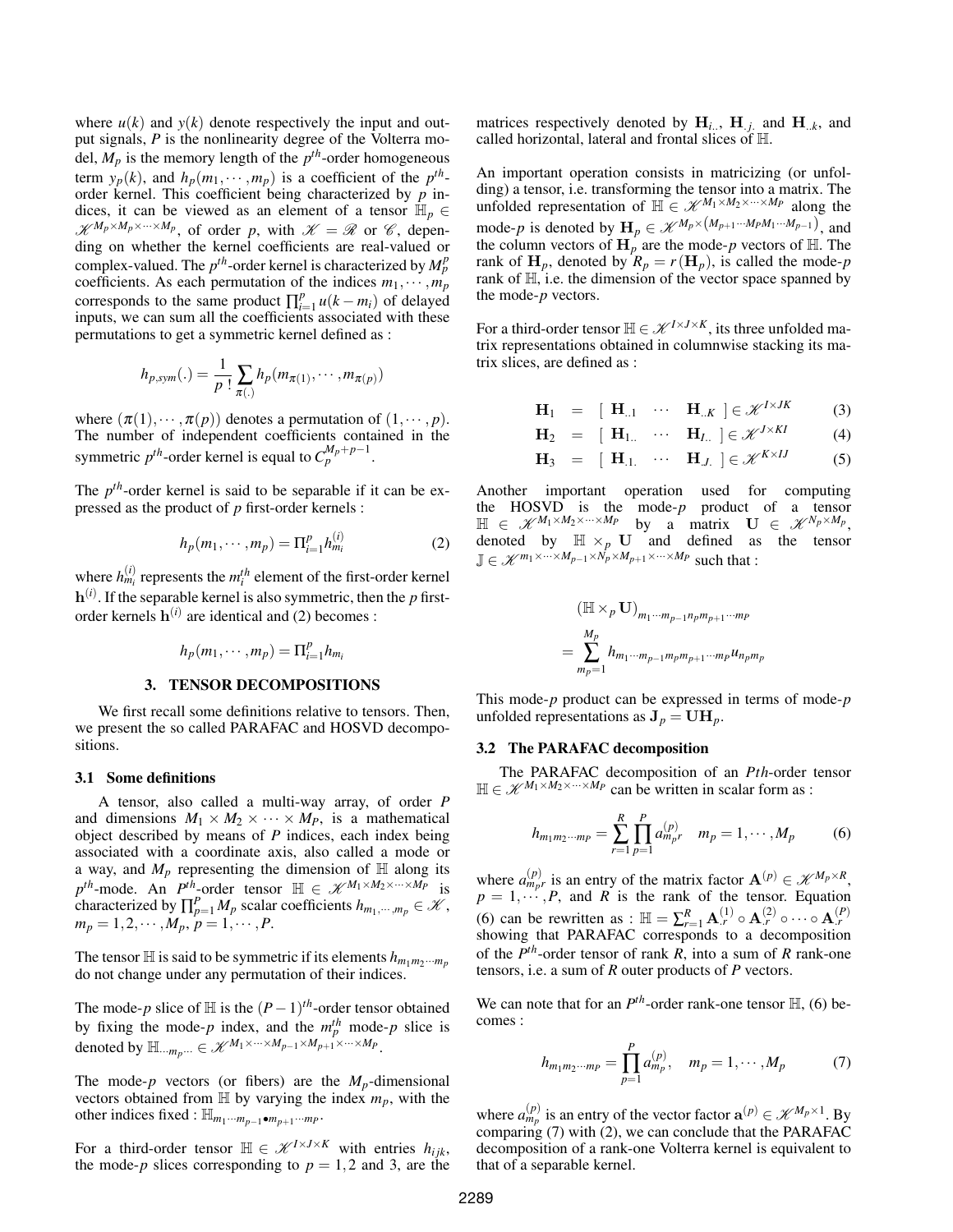

FIGURE 1 – Realization of the *p th*-order homogeneous term of a Volterra model as a Wiener model. Case of a rank-one kernel.

In the case of an  $P^{th}$ -order symmetric tensor  $\mathbb{H}$ , of rank *R*, the *P* matrix factors  $A^{(p)}$ ,  $p = 1, \dots, P$ , are all identical and equal to A. Similarly, for an *P th*-order rank-one symmetric tensor  $\mathbb{H}$ , the vector factors  $\mathbf{a}^{(p)}$ ,  $p = 1, \dots, P$ , are all identical and equal to a.

Use of the PARAFAC decomposition of a symmetric rankone *p th*-order Volterra kernel allows to rewrite the *p th*-order homogeneous term  $y_p(k)$  in (1) as follows :

$$
y_p(k) = \sum_{m_1=1}^{M_p} \cdots \sum_{m_p=1}^{M_p} h_p(m_1, \cdots, m_p) \prod_{i=1}^p u(k - m_i)
$$
  
= 
$$
\sum_{m_1=1}^{M_p} \cdots \sum_{m_p=1}^{M_p} \prod_{i=1}^p a_{m_i} u(k - m_i) = (\mathbf{u}^{T}(k)\mathbf{a})^{p}(8)
$$

where  $\mathbf{u}^T(k) = [u(k-1) \cdots u(k-M_p)] \in \mathcal{K}^{1 \times M_p}$  is the linear regression vector associated with this kernel of memory length  $M_p$ , and  $\mathbf{a}^T = \begin{bmatrix} a_1 & \cdots & a_{M_p} \end{bmatrix} \in \mathcal{K}^{1 \times M_p}$ contains the coefficients of the vector factor (generator vector) of the PARAFAC decomposition of the *p th*-order Volterra kernel. We deduce that (8) can be viewed as the output of a Wiener model obtained in concatenating a FIR linear model of memory length  $M_p$  with a memoryless nonlinearity of degree *p* as illustrated in Fig.1.

For a symmetric  $p^{th}$ -order Volterra kernel of rank  $r_p$ , (8) becomes :

$$
y_p(k) = \sum_{r=1}^{r_p} \left(\mathbf{u}^T(k)\mathbf{A}_r\right)^p
$$
 (9)

The *p th*-order homogeneous term can therefore be carried out in parallelizing *r<sup>p</sup>* Wiener models, each one being associated with a column of the matrix factor of the kernel PARAFAC decomposition.

So, the Volterra model output (1) can be obtained as the sum of a constant term  $h_0$ , and the outputs of  $\sum_{p=1}^{P} r_p$  Wiener models in parallel, as shown in Fig. 2 for a cubic Volterra model, where  $\mathbf{A}_r^{(p)}$  denotes the  $r^{th}$  column of the matrix factor of the  $p^{th}$ -order kernel PARAFAC decomposition, for  $p = 2, 3$ , and  $\mathbf{A}_{.1}^{(1)} = [h_1(1) \cdots h_1(M_1)], \mathbf{u}_p^T(k) = [u(k-1) \cdots u(k-M_p)],$  $p = 1, 2$  and 3.

Now, we consider the problem of determining the matrix factor A of the PARAFAC decomposition of an *P th*-order symmetric Volterra kernel. The proposed estimation method is the conditional least squares (CLS) algorithm. To simplify



FIGURE 2 – Realization of a cubic Volterra model as Wiener models in parallel.

the presentation, we consider the PARAFAC decomposition of a third-order symmetric kernel  $\mathbb{H} \in \mathcal{K}^{M \times M \times M}$ :

$$
h_{m_1m_2m_3} = \sum_{r=1}^R \prod_{p=1}^3 a_{m_pr}, \quad m_p = 1, \cdots, M, \quad p = 1, 2, 3.
$$

In this case, the unfolded matrix representations (3)-(5) are identical and can be expressed in terms of the matrix factor A as :

$$
\mathbf{H}_{i} = \mathbf{A} \left( \mathbf{A} \odot \mathbf{A} \right)^{T} \in \mathscr{K}^{M \times M^{2}}, \quad i = 1, 2, 3. \tag{10}
$$

We propose to determine the matrix factor  $A$  in minimizing the following conditional LS cost function :

$$
\min_{\mathbf{A}} \left\| \mathbf{H}_1 - \mathbf{A} (\mathbf{A}_{t-1} \odot \mathbf{A}_{t-1})^T \right\|_F^2 \tag{11}
$$

where *t* and  $\Vert \cdot \Vert_F$  denote respectively the iteration number and the Frobenius norm.

The CLS algorithm is summarized as follows :

- 1. Randomly initialize **A** and set  $t = 0$ .
- 2. Increment *t* and compute  $B_t = A_{t-1} \odot A_{t-1}$  and  $A_t =$  $\mathbf{H}_1\left(\mathbf{B}_t^{\dagger}\right)^T$ .
- 3. Return to step 2 until convergence.

The convergence test consists in detecting if an estimated parameter variation between two consecutive iterations or the model fit error calculated in using the tensor reconstructed from the estimated parameters, becomes smaller than a predefined threshold. In practice, to improve the convergence, the CLS algorithm that enforces the symmetry to the solution is applied after a transient period during which the classical alternating least squares (ALS) is used for estimating the three matrix factors without enforcing the symmetry. More efficient algorithms like the enhanced line search (ELS)[21] or the Levenberg Marquardt one can also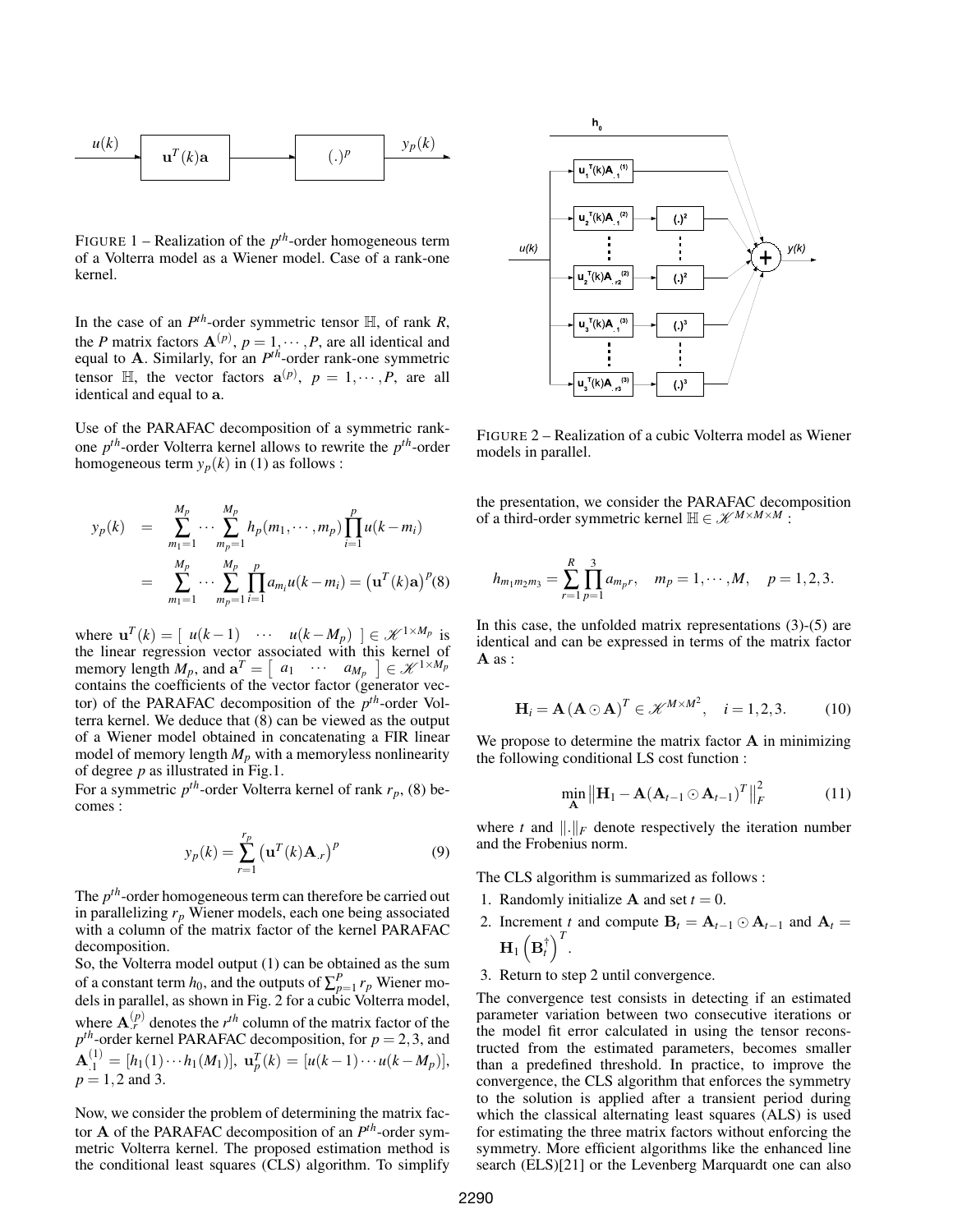be used.

In the case of a symmetric rank-one cubic Volterra kernel, it is also possible to use an analytic solution. Indeed, we have :

$$
h_{ijk} = a_i a_j a_k \quad i, j, k = 1, \cdots, M \tag{12}
$$

and consequently  $h_{iii} = a_i^3$ ,  $i = 1, \dots, M$ . When the tensor is real, there exists only one real solution  $a_i = \sqrt[3]{h_{iii}}$ ,  $i = 1, \dots, M$ . In presence of noise, we propose the following analytic solution :

1. For 
$$
i = 1, \dots, M
$$
:  
- Compute  $a_j^{(i)} = \frac{h_{jii}}{h_{iii}^{2/3}}, j = 1, \dots, M$ .

2. Compute the average value  $a_j = \sum_{i=1}^{M} a_j^{(i)}$  $j^{(i)}$ ,  $j = 1, \cdots, M$ .

In the complex case, the analytic solution is a little bit more complicated to calculate due to the fact that now there exists complicated to calculate due to the fact that now there exists three possible complex cubic roots  $\sqrt[3]{h_{iii}}$ . Due to a lack of space, we do not detail the calculation of the corresponding analytic solution.

# 3.3 The HOSVD

Given the symmetric  $P^{th}$ -order tensor  $\mathbb{H} \in \mathcal{K}^{M \times M \times \cdots \times M}$ , the algorithm for computing its HOSVD is :

- 1. Compute the SVD of  $H_1$ , the mode-1 unfolded representation of  $\mathbb{H}: \mathbf{H}_1 = \mathbf{U} \Sigma \mathbf{U}^H$ , where U is an  $M \times M$  unitary matrix the columns of which span the column space of  $H_1$ .
- 2. Compute the core tensor as :  $\mathbb{C} = \mathbb{H} \times_1 \mathbf{U}^H \times_2 \mathbf{U}^H \times_2 \mathbf{U}^H$  $\cdots \times_{P}^{\mathsf{T}} \mathbf{U}^{H}$ .
- 3. Compute the HOSVD of  $H$  as :

$$
\mathbb{H} = \mathbb{C} \times_1 \mathbf{U} \times_2 \mathbf{U} \times \cdots \times_P \mathbf{U}.
$$
 (13)

Note that, in the case of a real tensor, the transconjugation (H) is replaced by the tranposition (T), and U is orthogonal.

As well known, the best rank-*K* approximation of a rank-*R* matrix, with  $K < R$ , is obtained by truncating its SVD  $(\mathbf{U}\mathbf{\Sigma}\mathbf{U}^H)$ , i.e its reduced SVD :  $\mathbf{U}^{(K)}\mathbf{\Sigma}^{(K)}\mathbf{U}^{(K)^H}$  =  $\sum_{k=1}^{K} \sigma_k \mathbf{U}_k \mathbf{U}_k^H$ , with  $\sigma_1 \geq \cdots \geq \sigma_K \geq \cdots \geq \sigma_R > 0$ ,  $\mathbf{U}^{(K)}$ being formed with the left singular vectors associated with the *K* largest singular values. This property is not valid for tensors of order higher than two. An optimal rank-  $(R_1, R_2, \cdots, R_K)$  approximation of an  $P^{th}$ -order tensor  $\mathbb{H} \in$  $\mathcal{K}^{M_1 \times M_2 \times \cdots \times M_P}$  was proposed in [9]. However, the computation of this best rank approximation being quite time consuming and providing results very similar to the ones obtained from a simple truncation, we apply this last solution to a symmetric *P th*-order rank-*R* tensor, as summarized below :

- 1. For a given rank  $K < R$ , compute the reduced SVD of  $H_1: U^{(K)}\Sigma^{(K)}U^{(K)^H}$ , where  $U^{(K)}$  is the  $M \times K$  columnorthonormal matrix.
- 2. Compute the reduced core tensor as :

$$
\mathbb{C}^{(K)} = \mathbb{H} \times_1 \mathbf{U}^{(K)^H} \times_2 \mathbf{U}^{(K)^H} \times \cdots \times_P \mathbf{U}^{(K)^H} \in \mathcal{K}^{K \times K \times \cdots \times K}
$$
\n(14)

3. Compute the truncated HOSVD of H as :

$$
\mathbb{H} = \mathbb{C}^{(K)} \times_1 \mathbf{U}^{(K)} \times_2 \mathbf{U}^{(K)} \times \cdots \times_P \mathbf{U}^{(K)}.
$$
 (15)



FIGURE 3 – Kernel NMSE versus SNR for the analytic and iterative methods in the case of complex separable kernels.

#### 4. SIMULATION RESULTS

In this section, we present some simulation results for comparing the effectiveness of the PARAFAC decomposition and the truncated HOSVD for reducing the parametric complexity of cubic Volterra kernels. Two kinds of kernels were simulated and, for each kind, 300 kernels were randomly generated.

Two performance criteria are considered for the comparison :

– Number of parameters of the PARAFAC/HOSVD decompositions, and associated complexity reduction rate (CRR) calculated in % as :

$$
CRR = 100 \frac{N - N_d}{N} \tag{16}
$$

where *N* and *N<sup>d</sup>* represent respectively the number of components contained in the original kernel, and in the factors of its decomposition.

– Kernel NMSE (Normalized mean-square error) calculated in dB as :

$$
NMSE = 10\log_{10}\left(\frac{\|\mathbb{H} - \mathbb{H}_{est}\|_F^2}{\|\mathbb{H}\|_F^2}\right) \qquad (17)
$$

where H*est* is the kernel reconstructed from the estimated parameters of its decomposition.

1) Case of random symmetric complex separable kernels generated from their PARAFAC decomposition.

The experiment consists in randomly generating 500 vector factors a of dimension  $15 \times 1$ . Then, the kernels are constructed using the PARAFAC model. For each SNR value, 100 different noise sequences are added to the simulated kernels. The results are displayed in Fig.3. The iterative method gives better results than the analytic one, with a kernel NMSE very close to the SNR.

2) Case of random symmetric real non-separable kernels.

A set of 500 random rank-3 symmetric tensors were simulated from their PARAFAC decomposition, without addi-